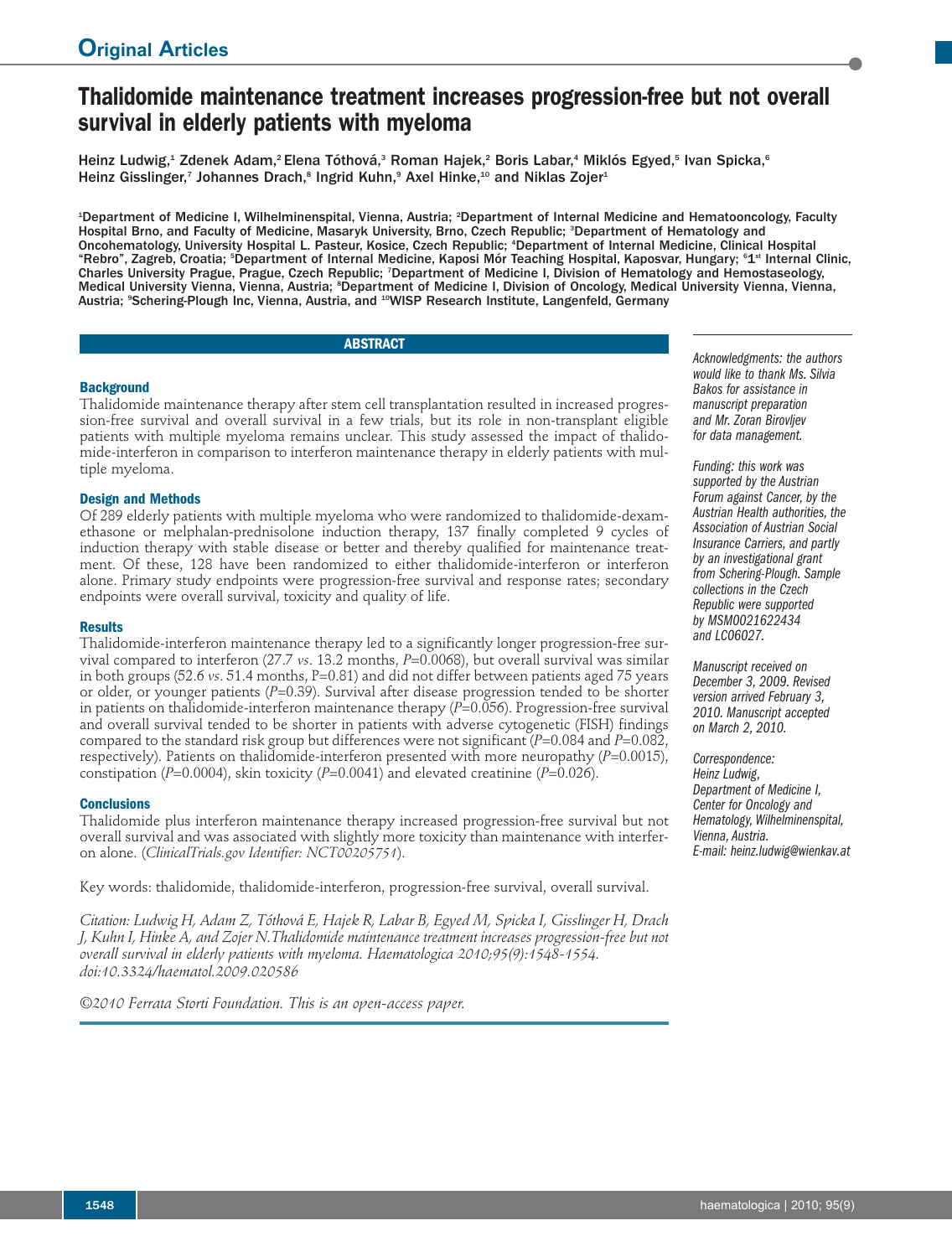## **Introduction**

In multiple myeloma (MM), first-line therapy results in tumor response and improvement of quality of life<sup>1</sup> in the majority of patients, and depth of response correlates with survival. <sup>2</sup> In spite of substantial advances in therapy, relapse occurs in most patients with myeloma after a variable duration of remission. Many treatments have been tested to prolong the duration of the maintenance phase and to increase survival by postponing or avoiding relapse. Continuation of conventional cytostatic therapy as maintenance treatment did not result in longer survival. 3 Corticosteroids in high doses were shown to prolong the duration of the maintenance phase, but results concerning overall survival (OS) were controversial.<sup>4,5</sup> Interferon  $α$ -2b (IFN) exerts direct anti-myeloma activity $6$  but yielded inconsistent results when tested as maintenance treatment. Two meta-analyses, one on individual patient data $^7$  and another on published results, <sup>8</sup> showed a marginal but statistically significant gain in both maintenance duration and overall survival. Thalidomide is an immunomodulatory drug effective in newly diagnosed and relapsed/refractory patients with multiple myeloma. Up to now, only results of thalidomide maintenance therapy in younger patients after completion of autologous stem cell transplantation (ASCT) have been published<sup>9-13</sup> while information on outcome in elderly patients is pending. In the posttransplant setting, maintenance with thalidomide resulted in increased progression-free survival in all trials but overall survival was found to be significantly increased in 2 of 5 trials only. $^{\scriptscriptstyle 9\text{-}13}$ 

In this study, we compared maintenance therapy with thalidomide plus interferon α-2b with interferon α-2b alone in elderly patients with multiple myeloma who had been pre-treated with either thalidomide-dexamethasone (TD) or melphalan-prednisolone (MP) induction therapy. 14

# **Design and Methods**

Two hundred and eighty-nine previously untreated patients with active myeloma not eligible for autologous stem cell transplantation had been enrolled between August 1, 2001 and October 31, 2007 in the induction phase, the outcome of which has been reported.<sup>14</sup> Of the 249 patients evaluable for response to induction treatment with either thalidomide-dexamethasone or melphalan-prednisolone, 137 completed 9 cycles of therapy with stable disease or better (Figure 1) and thereby met the eligibility criteria for the maintenance phase. One hundred and twentyeight patients were randomized to either thalidomide plus IFN or to IFN alone. Patients were stratified for quality of response, prior induction therapy, and treatment center. Recruitment for maintenance therapy had been continued until September 30, 2008. Patients were treated in 26 centers in Austria, the Czech Republic, Slovakia, Hungary and Croatia. A list of additional contributing members of the CEMSG (Central European Myeloma Study Group) is shown in the appendix. The study has been approved by the ethical committees responsible for all participating study centers and was carried out in accordance with the declaration of Helsinki and with an authorization by the Ministry of Health. All patients gave written informed consent before entering the study. In accordance with the ICMJE Guidelines, the trial is registered as NCT00205751 at *http://ClinicalTrials.gov*. The primary objectives were progression-free survival and response rates; secondary objectives were overall survival, quality of life (QOL) and toxicity.

Investigators were requested to aim for a daily dose of 200 mg thalidomide (but could start at a lower dose if required because of previous exposure to thalidomide) in combination with interferon α-2b (Schering-Plough) at a dose of 3 Mega U, TIW or interferon α-2b at the same dose and schedule only. Maintenance treatment would be given until progression or intolerance, whichever came first. In the maintenance phase of the trial, thromboprophylaxis was not mandatory. All patients received zoledronate 4 mg, q four weeks continuously until the publication of guidelines recommending discontinuation of therapy in patients with better than very good partial response (VGPR) after two years. 15

#### *Assessments*

At randomization to maintenance therapy, baseline assessments included standard hematologic and chemistry analysis plus bone marrow biopsy and aspiration. Response assessment included measurement of serum paraprotein calculated by multiplying the proportion of monoclonal protein in the serum electrophoresis by the total protein level or in case of baseline paraprotein concentrations of less than 0.2g/dL by immunological techniques. In addition, 24-hour urine paraprotein excretion was determined. Immunofixation (IF) was used to identify IF negative complete response. Radiological investigations were performed before enrolment for maintenance treatment.

For evaluation of response, the EBMT criteria, <sup>16</sup> plus an additional category of 'very good partial response' (VGPR), were used. Progression-free survival was calculated from the time of randomization to the time of progressive disease or to death of any cause. Overall survival was calculated from randomization until the date of death of any cause or the date the patient was last known to be alive (censored). Survival after progressive disease on maintenance and survival after end of maintenance therapy was calculated from the respective event in the subgroup of patients in which this event had already occurred.

Adverse events were assessed at each visit and graded according to the National Cancer Institute Common Toxicity Criteria. 17 Thromboembolism was assessed by clinically objective evidence of thrombosis and by ultrasound and, if indicated, by pulmonary CT scan.

#### *Statistical analysis*

The induction phase of the trial was originally designed to significantly detect a suspected superiority in progression-free survival after 12 months of 65% *versus* 50% of the standard MP regimen over the innovative chemotherapy-free regimen with a power of 85% and a one-sided alpha-error level of 0.025, requiring a total number of 194 evaluable patients. The same number of patients (n=194) had been calculated for the maintenance phase in order to detect a suspected improvement in progression-free survival from 50% to 65% with Thal-IFN over IFN alone at 12 months after randomization with a power of 85% and a one-sided alpha-error level of 0.025. In spite of the enrollment of more patients than had been initially calculated to be required into the induction phase (n=289), due to the requirement of completion of all 9 cycles of initial therapy, only 137 patients proved to be eligible for the maintenance phase of which 128 were finally randomized. By reducing the number of patients from 194 to 128 the power to detect the suspected improvement in progression-free survival as described above had been reduced from 85% to 69%.

Response and toxicity rates were analyzed by Fisher's exact, Cochran-Armitage trend or Wilcoxon's tests, as appropriate. Progression-free survival, overall survival, and time on maintenance treatment were estimated by the product limit method. $^{18}$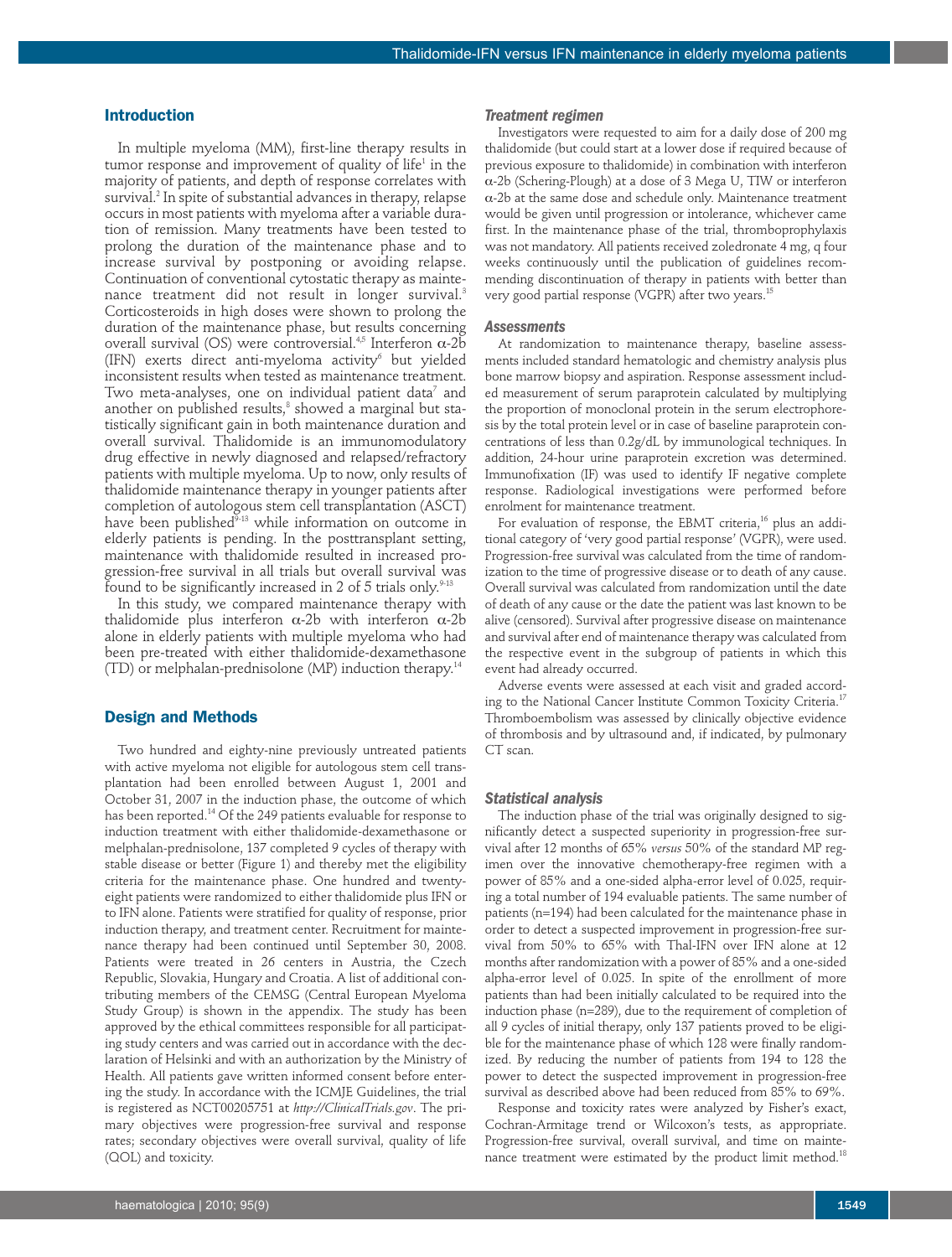Results are presented by intention-to-treat analysis. Univariate comparisons of these endpoints were performed using the log rank test.<sup>19</sup> Cox's proportional hazard model<sup>20</sup> was applied for multivariate analyses of event-type data. All *P* values reported are two-sided. Except for the primary endpoint, all statistical tests are of exploratory nature and no adjustments for multiplicity were applied. Subgroup analyses of an the outcome in different age groups were not pre-specified prospectively.

# **Results**

The study flow chart is shown in Figure 1. One hundred and thirty-seven patients qualified for maintenance therapy by completing 9 cycles and achieving stable disease or better, thus excluding patients who initially responded but progressed while continuing treatment, or discontinued therapy or died. Nine patients have not been included in the maintenance trial; 5 patients because of previous toxicity or general poor condition, and 4 patients did not give consent.

Patients' characteristics and response status at baseline of maintenance of the 128 patients randomized are shown in Table 1. Median follow up after randomization to maintenance was 35 months and median duration of maintenance therapy was 13.2 months for patients randomized to Thal-IFN and 8.3 months for those randomized to IFN (log rank test *P*=0.20) (Figure 2A). The median daily dose of thalidomide was 75 mg (range 25-200 mg) with a median cumulative dose of 28,400 mg (range 1,300-235,200 mg). For IFN, the median weekly dose was 9 mega units (range 3-9 mega units) with a median cumulative dose of 258 mega units (range 3-938). The median cumulative dose of IFN was slightly but not significantly higher in patients on Thal-IFN (median 266 mega units) compared to those on IFN alone (median 216 mega units, *P*=0.69).

Maintenance therapy with Thal-IFN resulted in an improvement in the depth of response from partial response (PR) to VGPR or complete response (CR) in 5 (8%) and with IFN in 2 (3%) patients, respectively. Progressionfree survival was significantly longer in patients randomized to Thal-IFN (27.7 months) compared to patients treated with IFN maintenance only (13.2 months, HR: 0.55; 95% CI, 0.36-0.86; log rank test, *P*=0.0068) (Figure 2B). Analysis of progression-free survival by either TD or MP induction therapy showed a significantly shorter progression-free survival in patients started on TD and subsequently randomized to IFN maintenance only (7.8 months,



log rank test, *P*=0.037) compared to the 3 other treatment cohorts (Figure 2C). Progression-free survival was 27.7 months in patients started on TD and followed by Thal-IFN, 20.2 months in those with MP induction therapy followed by IFN maintenance, and 27.6 months in patients with Thal-IFN maintenance after MP induction therapy.

Overall survival was similar in both groups with 52.6 months in patients receiving Thal-IFN and 51.4 months in those being treated with IFN only (HR: 0.93, 95% CI: 0.53- 1.66, log rank test; *P*=0.81) (Figure 2D). Overall survival by induction therapy did not vary significantly between the 4 treatment groups (log rank test, *P*=0.99) (Figure 2E). When patients were dichotomized according to age, no difference in overall survival was seen between patients younger than 75 years and those 75 years or older (Figure 2F). At the time of this analysis, 48 deaths have been observed. Of the 23 deaths noted in the Thal-IFN arm, 6 were non-myeloma related (2 cardiovascular, 2 infections, 2 other non-identified causes), while in the IFN group 7 of 25 deaths observed were due to causes other than myeloma (one cardiovascular, 4 infections, 2 other non-identified causes). Treatment withdrawals not related to progressive disease or death were noted in 18 patients of the Thal-IFN and in 10 patients of the IFN alone arm. Intolerance of the maintenance regimen or patient's decision was noted in 9 and in 9 patients of the Thal-IFN group, and in 5 and 4 patients of the IFN alone arm, respectively.

Survival after progression of disease tended to be longer in patients who received IFN maintenance therapy only compared to those started on Thal-IFN (HR: 1.75, 95% CI, 0.97-3.14, log rank test *P*=0.056) (Figure 3A) while no difference was noted between both groups when overall survival was analyzed from termination of maintenance therapy (HR: 1.20, 95% CI, 0.65-2.20, log rank test *P*=0.57) (Figure 3B). Quality of life was similar in both arms and did

Table 1. Patients' characteristics and response status at randomization for maintenance therapy.

| Parameter                                                                                           | <b>IFN</b>                                                     |                | <b>IFN-Thal</b>                                                   |                 |  |
|-----------------------------------------------------------------------------------------------------|----------------------------------------------------------------|----------------|-------------------------------------------------------------------|-----------------|--|
|                                                                                                     | $n =$                                                          | %              | $n =$                                                             | %               |  |
| Number of patients<br>Age, median (range)<br>Age 70-79 years<br>$Age \geq 80 years$<br>Gender (f/m) | 64<br>$72(55-85)$<br>38<br>5<br>30/34                          | 59<br>8        | 64<br>$71(54-86)$<br>32<br>3<br>30/34                             | 50<br>5         |  |
| Tumor stage (Durie Salmon) at time of induction                                                     |                                                                |                |                                                                   |                 |  |
| Stage I                                                                                             | $\overline{2}$                                                 | 3              | 4                                                                 | $6\overline{6}$ |  |
| Stage II                                                                                            | 19                                                             | 30             | 18                                                                | 28              |  |
| Stage III                                                                                           | 43                                                             | 67             | 42                                                                | 66              |  |
| M-Component                                                                                         |                                                                |                |                                                                   |                 |  |
| IgG                                                                                                 | 46                                                             | 72             | 42                                                                | 66              |  |
| IgA                                                                                                 | 14                                                             | 22             | 15                                                                | 23              |  |
| Light chain                                                                                         | 3                                                              | 5              | $6\overline{6}$                                                   | 9               |  |
| Non-secretory                                                                                       | 1                                                              | $\overline{2}$ |                                                                   | $\overline{2}$  |  |
| Performance Status $\geq 2$                                                                         | 9                                                              | 14             | $*5P=0.396$                                                       | 9               |  |
| Response status<br>CR<br>nCR                                                                        | $\%$<br>$n =$<br>$n =$<br>7<br>11<br>33<br>21<br>43            | $\%$<br>67     | $\%$<br>$n =$<br>$n =$<br>13<br>20 <sub>1</sub><br>25<br>16<br>42 | $\%$<br>66      |  |
| <b>VGPR</b><br>PR<br>MR<br>SD                                                                       | 23 <sub>l</sub><br>15<br>19<br>12<br>$\sqrt{3}$<br>5<br>9<br>6 |                | 13<br>20<br>17<br>11<br>9<br>14<br>$\overline{2}$<br>3            |                 |  |
|                                                                                                     |                                                                |                |                                                                   |                 |  |

*\**χ*<sup>2</sup> for trend across grades 0-4.*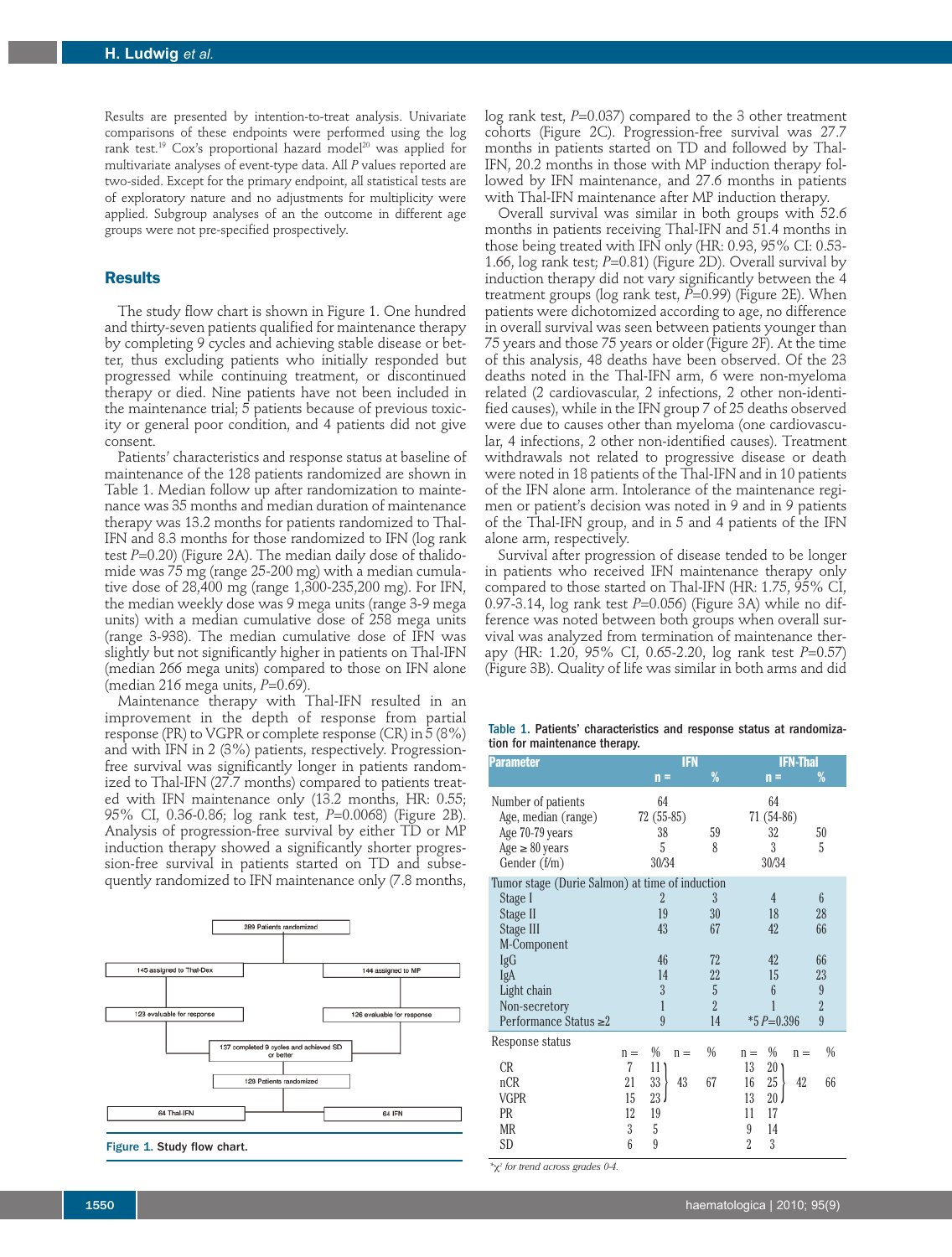not vary significantly during maintenance treatment; however, detailed data are not presented here due to space limitations.

Cytogenetic data were available in 66 patients who were categorized according to their cytogenetic risk profile in those with high risk  $[t (4; 14), t (14; 16)$  Del 17p and abnormalities of 1q21] and those with standard risk (all others). Progression-free survival tended to be shorter in patients with adverse FISH findings compared to the standard risk group, but differences were not significant (median 31.5 *vs*. 21.6 months, HR: 1.69, 95% CI, 0.13- 3.07, log rank test *P*=0.084) (Figure 3C). The median overall survival was 72.3 months in those with standard risk and 39.6 months in those with cytogenetic high-risk fea-



**C** Time to progression on treatment arm and induction group



**E** Overall survival on treatment arm and induction group  $\mathsf F$  Overall survival by age group



tures (HR: 1.94, CI 0.91-4.13, log rank test *P*=0.082) (Figure 3D).

Hematologic toxicity was similar between both groups (Table 2), but patients on Thal-IFN maintenance experienced significantly more neuropathy (*P*=0.0015), constipation ( $P=0.0004$ ), skin toxicity ( $P=0.0041$ ) and renal impairment (*P*=0.026). In addition, there was a tendency for more dyspnea (*P*=0.32) and more fatigue (*P*=0.64) in patients on Thal-IFN maintenance therapy. Two thromboembolic events were observed in patients on Thal-IFN and one in a patient on IFN maintenance treatment. Grade 3 osteonecrosis of the jaw was noted in one patient of each group, with one still on bisphosphonates and the other one after discontinuation of bisphosphonate therapy

## **B**



**D** Overall survival by treatment arm



**F**



Figure 2. (A) Time on maintenance therapy. (B) Progression-free survival by treatment arm. (C) Time to progression on treatment arm and induction group. (D) Overall survival by treatment arm. (E) Overall survival on treatment arm and induction group. (F) Overall survival by age group.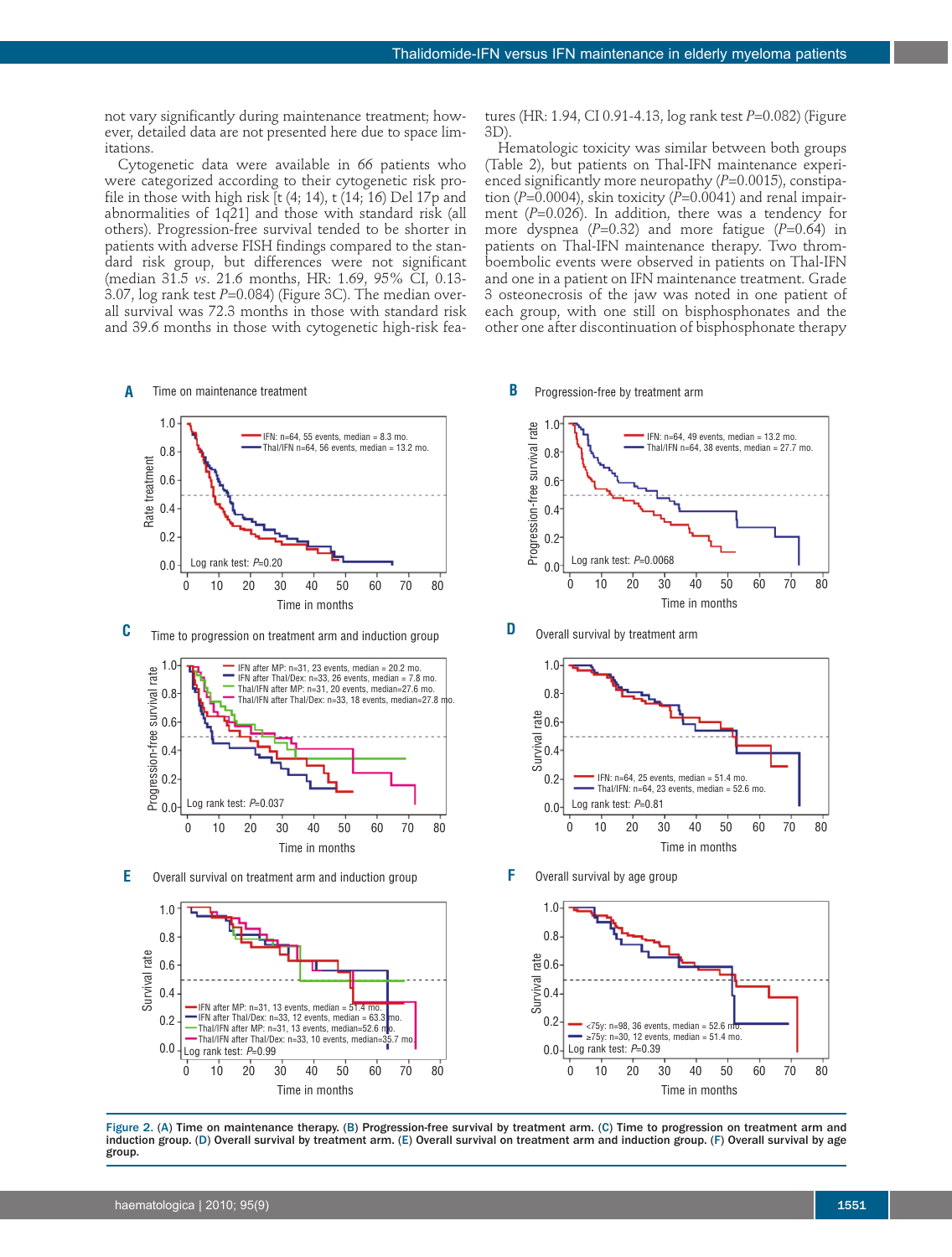one year before occurrence of the complication. Other non-hematologic toxicities were similarly distributed in both therapy arms.

#### **Discussion**

Inclusion into this maintenance protocol required 9 cycles of induction therapy, thus selecting mainly good-risk patients with initial tumor response. The proportion of patients who experienced an upgrade in their quality of response was low (8% and 3% of patients treated with Thal-IFN and IFN only, respectively). Higher conversion rates from less than VGPR to VGPR or CR have been reported in the French IFM 99-02<sup>9</sup> maintenance trial with thalidomide, and in the Australian study<sup>10</sup> that employed thalidomide and prednisone maintenance therapy. In both of these studies, none of the patients had been exposed to thalidomide in the induction phase.

The most important finding of this study is the significant increase in progression-free survival by Thal-IFN compared to IFN maintenance therapy only, with no difference in overall survival. The power of overall survival analysis is, however, limited by the fact that only 48 deaths had been observed in the 128 patients at the time of this analysis. Overall survival after start of maintenance therapy was similar in patients younger than 75 years and those aged 75 years or older, in contrast to what was seen in the induction phase. <sup>14</sup> Our observation of short progression-free survival in the subgroup of patients started on TD and randomized to IFN maintenance indicates that stopping thalidomide treatment after completion of a successful induction phase may result in earlier progression. Overall survival was remarkably long in both maintenance treatment groups; a further indication of the selection bias of patients eligible for maintenance therapy. Similar observations with thalidomide maintenance therapy have been presented by the MRC $^{13}$  and the HOVON $^{12}$  group with improvement of progression-free survival but not overall survival with thalidomide maintenance treatment. In contrast to our study, the MRC $^{\scriptscriptstyle 13}$  and the HOVON study, $^{\scriptscriptstyle 12}$  a significant improvement also in overall survival was seen in the IFM  $99-02^9$  and the Australian<sup>10</sup> studies. In both trials, younger patients had been randomized to maintenance or to control after completion of conventional induction therapy followed by autologous stem cell transplantation. A significant increase in overall survival in addition to an improvement in progression-free survival with TD maintenance therapy was also reported in an Italian trial $^{\scriptscriptstyle 21}$  which randomized patients to either TD or to IFN-Dex maintenance therapy after prior treatment with TD and liposomal doxorubicin. Of note, this study included both patients with relapse to previous therapy and patients without prior therapy. Similar to our study, significantly more patients on IFN-Dex had to discontinue maintenance therapy compared to TD treated patients mostly because of progression of disease.

When progression-free survival was analyzed in patients on maintenance therapy in relation to the previous induction regimen, a remarkably shorter progression-free survival was observed in the patient subgroup started on TD and randomized to IFN maintenance only (PFS 7.8 months) compared to the 3 other treatment sequences (PFS in TD followed by Thal-IFN 27.7 months, in MP followed by IFN 20.2 months, in MP followed by Thal-IFN 27.6 months, log

rank test, *P*=0.037) (Figure 2C). TD pre-treatment for nine months during induction phase did not diminish the duration of progression-free survival with subsequent Thal-IFN maintenance therapy. Nevertheless, pre-exposure of myeloma cells and/or bone marrow stroma to thalidomide seems to significantly alter the sensitivity of the myeloma clone to subsequent therapy. Patients who progressed during or after maintenance therapy with Thal-IFN showed a marked tendency for shorter survival after progression compared to patients being exposed to IFN maintenance only (Figure 3A); a phenomenon that had been noted in several other, 11-14,22 but not in all, <sup>23</sup> studies that analyzed treatment outcome after failure to therapy containing thalidomide. Obviously, the dose and duration of thalidomide therapy, the type of concomitant chemotherapy, as well as patient characteristics may influence the degree of thalidomide induced treatment resistance.

Patients remained in a median almost five months longer on maintenance therapy with Thal-IFN than single agent IFN (13.2 *vs*. 8.3 months, *P*=0.2) (Figure 2A) which is likely due to the marked thalidomide induced delay in disease progression. In addition, thalidomide may have mitigated some IFN related side effects probably by suppressing IFN mediated cytokine expression as previously shown in murine granulomatous tissue<sup>24</sup> or isolated human macrophages, <sup>25</sup> enabling patients to stay longer on maintenance treatment. Survival after discontinuation of maintenance therapy was remarkably long and did not differ significantly between the maintenance groups (Figure 3B).

Expectedly, cytogenetic risk factors as defined by FISH [t (4; 14), t (14; 16), Del 17p, and 1q21 abnormalities] were found to be associated with a tendency for shorter progression-free and overall survival. The relevance of this finding is limited because FISH data could only be assessed in 66 of the 128 patients. We, therefore, had to refrain from analyz-

| Type/grade<br>$n = 124$ | $\sim$ 2. Homatologio and non-nomatologio toxiontros.<br><b>IFN</b><br>63 |                  |                          |                           | <b>Thal/IFN</b><br>61    |    |                |                |                   |
|-------------------------|---------------------------------------------------------------------------|------------------|--------------------------|---------------------------|--------------------------|----|----------------|----------------|-------------------|
| missing data, n=4       | $G1-2$                                                                    |                  | $G3-4$                   |                           | $G1-2$                   |    | $G3-4$         |                | $\overline{p}$ =* |
| <b>Hematologic</b>      | $n=$                                                                      | %                | n                        | %                         | $n =$                    | %  | n<br>$\equiv$  | %              |                   |
| Anemia                  | 43                                                                        | 68               |                          |                           | 46                       | 75 | 1              | $\overline{2}$ |                   |
| Leukopenia              | 27                                                                        | 43               | $\overline{4}$           | $6\overline{6}$           | 32                       | 52 | $\overline{4}$ | $\overline{7}$ |                   |
| Thrombocytopenia        | 10                                                                        | 16               |                          |                           | 5                        | 8  | 4              | 7              |                   |
| Non-hematologic         |                                                                           |                  |                          |                           |                          |    |                |                |                   |
| Fatigue                 | 31                                                                        | 49               | 5                        | 8                         | 43                       | 70 | 5              | 8              | 0.064             |
| Neurological            | 24                                                                        | 38               | $\overline{\phantom{0}}$ |                           | 38                       | 62 | $\overline{4}$ | 7              | 0.0015            |
| Infection               | 12                                                                        | 19               | 3                        | 5                         | 13                       | 21 | 4              | 7              |                   |
| Psychological           | 10                                                                        | 16               | $\overline{3}$           | 5                         | 16                       | 26 | $\overline{3}$ | 5              |                   |
| Constipation            | 11                                                                        | 17               | 1                        | $\overline{\mathfrak{Z}}$ | 27                       | 44 |                |                | 0.0004            |
| Dyspnea                 | 12                                                                        | 19               |                          |                           | 18                       | 30 | 1              | $\overline{2}$ | 0.32              |
| Nausea                  | 8                                                                         | 13               | $\overline{\mathcal{L}}$ | 3                         | 9                        | 15 | 2              | 3              |                   |
| Fever                   | 9                                                                         | 14               | $\overline{\phantom{0}}$ |                           | 8                        | 13 | $\overline{2}$ | $\overline{3}$ |                   |
| Cardiovascular          | 9                                                                         | 14               |                          |                           | 8                        | 13 | 1              | $\overline{2}$ |                   |
| Skin                    | 7                                                                         | 11               |                          |                           | 17                       | 28 | 3              | 5              | 0.0041            |
| Diarrhea                | $\overline{4}$                                                            | $\boldsymbol{6}$ |                          |                           | $\overline{\mathcal{L}}$ | 3  |                |                |                   |
| Renal impairment        | 3                                                                         | 5                |                          |                           | $\overline{3}$           | 5  | 5              | 8              | 0.026             |

*\**χ*<sup>2</sup> for trend across grades 0-4.*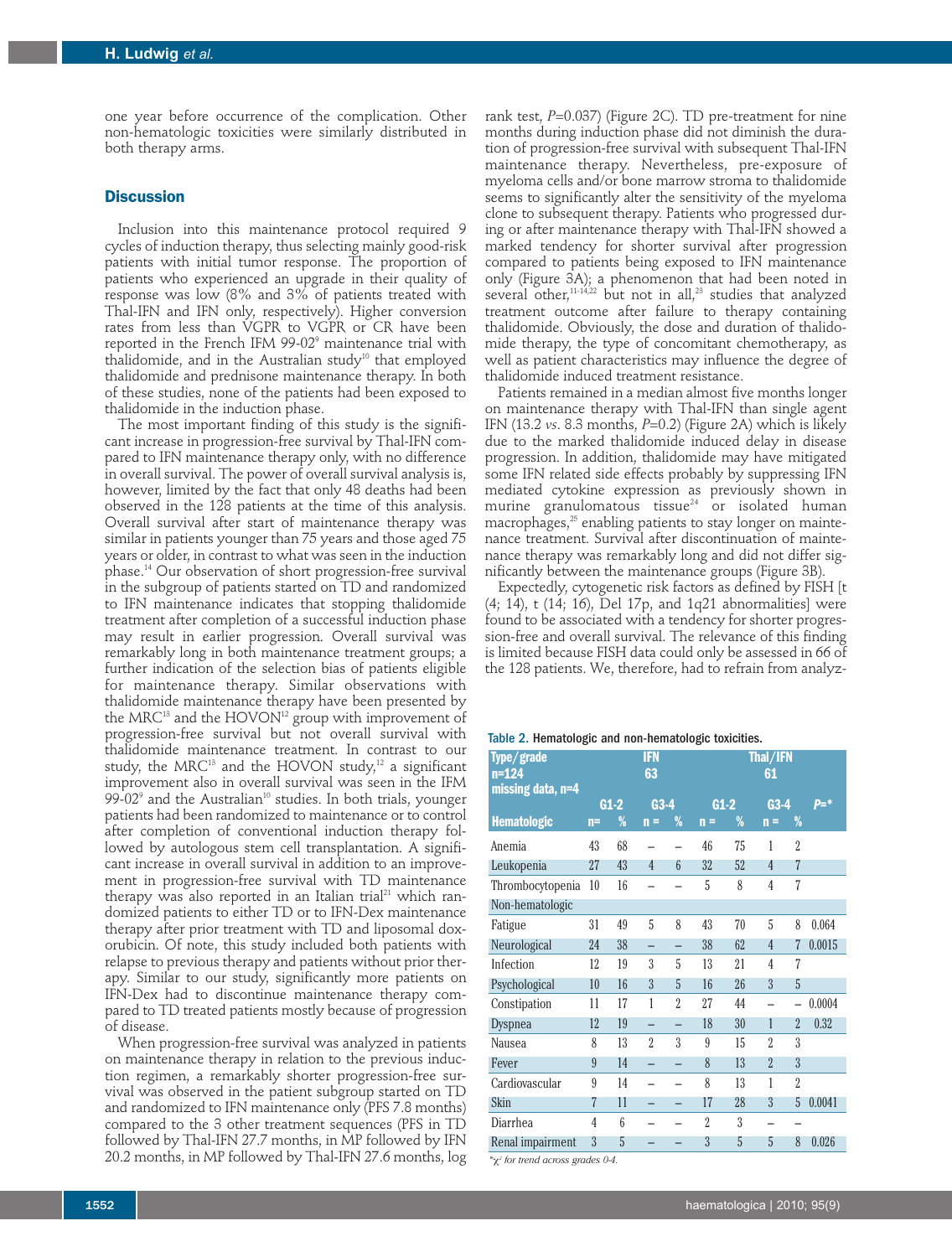

**A** Survival after progressive disease on maintenance **B** Survival after end of maintenance therapy

Figure 3. (A) Survival after progressive disease on maintenance. (B) Survival after end of maintenance therapy. (C) Progression-free survival by cytogenetic findings. (D) Overall survival by cytogenetic risk groups.

ing the impact of cytogenetic risk factors by type of maintenance treatment. Previous data indicate that thalidomide does not overcome the negative impact of high-risk cytogenetics on outcome. Attal *et al.* <sup>9</sup> previously reported no benefit of thalidomide maintenance therapy in patients with del 13 or t (4; 14) and recently Morgan *et al.* <sup>13</sup> presented data from the MRC trial showing a significantly shorter survival in patients with del 17p treated with thalidomide maintenance therapy. Likewise, a significantly lower response rate has been reported in patients with unfavorable cytogenetics when thalidomide-based regimens have been compared with bortezomib-based combinations as induction therapy.<sup>26,27</sup> The only exception to these rather uniform findings comes from the total therapy II study, where conventional cytogenetics was used for delineation of risk groups. Thalidomide therapy during induction and maintenance phase resulted in higher response rates and prolonged event-free survival, but similar overall survival compared to the same treatment protocol without the IMiD after a median follow up of 42 months. Unexpectedly, reanalysis after a long follow up of a median 72 months showed a significant prolongation of survival with thalidomide in the subgroup of patients with abnormal cytogenetics defined by metaphase karyotyping, but not in the entire patient cohort. 28

Both maintenance treatments were well tolerated with grade 1 hematologic toxicity seen in up to 15% of patients. Non-hematologic toxicity was more common in patients on Thal-IFN. There was a tendency for more fatigue and dyspnea, and a significantly higher frequency of polyneu-

ropathy, constipation, skin toxicity and decrease in glomerular filtration rate in the group treated with Thal-IFN. Patients on single agent IFN therapy discontinued treatment either because of tumor progression or intolerance, while in those on Thal-IFN maintenance, treatment was stopped more frequently because of toxicity of therapy, such as polyneuropathy, constipation and fatigue, and because of patient choice.

In conclusion, Thal-IFN maintenance therapy resulted in significantly longer progression-free survival but failed to improve overall survival in comparison to single agent IFN maintenance treatment. Patients tended to stay longer on Thal-IFN maintenance therapy in spite of more, mostly grade 1 and 2 polyneuropathy, constipation and skin toxicity. These data show only limited benefit of Thal-IFN maintenance treatment in elderly patients. For clinical practice, patients should be thoroughly informed about the advantages, limitations, and potential toxicities of thalidomide maintenance therapy in order to allow informed decisions to be made.

# **Authorship and Disclosures**

HL acts as principal investigator and takes primary responsibility for the paper, established study design with co-investigators, provided study material, treated patients, assembled and interpreted data, and wrote and approved the paper. ZA, ET, RH, BL, ME, IS, HG, JD provided study materials or recruited patients, collected and assembled data, commented on the manuscript and approved its final